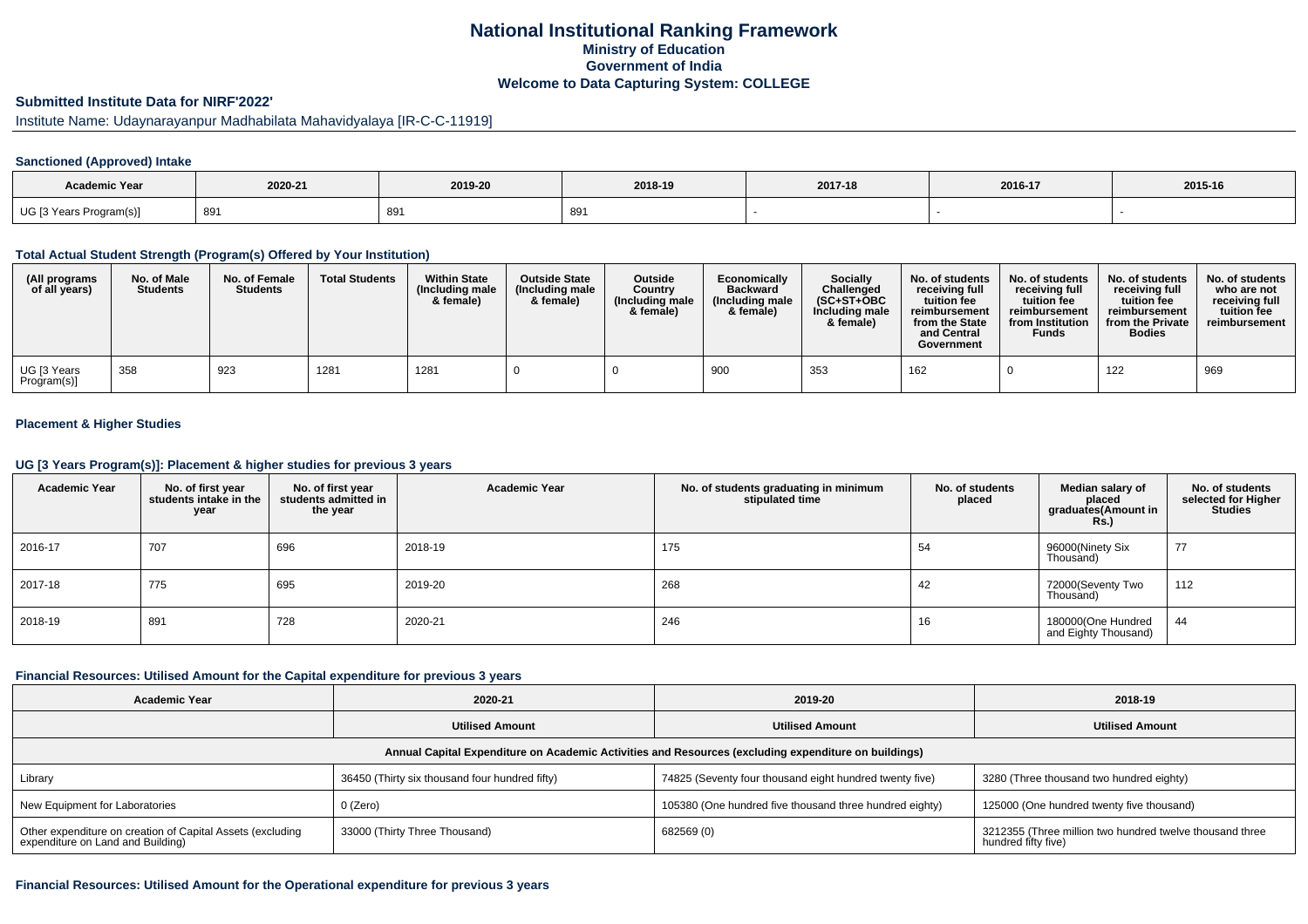| <b>Academic Year</b>                                                                                                                                                                           | 2020-21                                                                                        | 2019-20                                                                                     | 2018-19                                                                          |  |  |  |  |  |  |  |
|------------------------------------------------------------------------------------------------------------------------------------------------------------------------------------------------|------------------------------------------------------------------------------------------------|---------------------------------------------------------------------------------------------|----------------------------------------------------------------------------------|--|--|--|--|--|--|--|
|                                                                                                                                                                                                | <b>Utilised Amount</b>                                                                         | <b>Utilised Amount</b>                                                                      | <b>Utilised Amount</b>                                                           |  |  |  |  |  |  |  |
| <b>Annual Operational Expenditure</b>                                                                                                                                                          |                                                                                                |                                                                                             |                                                                                  |  |  |  |  |  |  |  |
| Salaries (Teaching and Non Teaching staff)                                                                                                                                                     | 29724858 (Twenty nine million seven hundred twenty four<br>thousand eight hundred fifty eight) | 18493843 (Eighteen million four hundred ninety three thousand<br>eight hundred forty three) | 16691112 (Sixteen million six hundred ninety one thousand<br>one hundred twelve) |  |  |  |  |  |  |  |
| Maintenance of Academic Infrastructure or consumables and<br>other running expenditures(excluding maintenance of hostels<br>and allied services, rent of the building, depreciation cost, etc) | 73175 (Seventy three thousand one hundred seventy five)                                        | 4263953 (Four million two hundred sixty three thousand nine<br>hundred fifty three)         | 197525 (One hundred ninety seven thousand five hundred<br>twenty five)           |  |  |  |  |  |  |  |
| Seminars/Conferences/Workshops                                                                                                                                                                 | 4000 (Four thousand)                                                                           | 18000 (Eighteen thousand)                                                                   | 5640 (Five thousand six hundred forty)                                           |  |  |  |  |  |  |  |

# **PCS Facilities: Facilities of physically challenged students**

| 1. Do your institution buildings have Lifts/Ramps?                                                                                                         | Not available |
|------------------------------------------------------------------------------------------------------------------------------------------------------------|---------------|
| 2. Do your institution have provision for walking aids, including wheelchairs and transportation from one building to another for<br>handicapped students? | No            |
| 3. Do your institution buildings have specially designed toilets for handicapped students?                                                                 | Not available |

# **Faculty Details**

| Srno           | Name                                 | Age | Designation                                         | Gender | Qualification                     | <b>Experience (In</b><br>Months) | <b>Currently working</b><br>with institution? | <b>Joining Date</b> | <b>Leaving Date</b>      | <b>Association type</b> |
|----------------|--------------------------------------|-----|-----------------------------------------------------|--------|-----------------------------------|----------------------------------|-----------------------------------------------|---------------------|--------------------------|-------------------------|
| $\mathbf{1}$   | <b>JAYANTA</b><br><b>CHOWDHURY</b>   | 36  | Other                                               | Male   | M.A.(History)                     | 131                              | Yes                                           | 19-08-2010          | $\overline{\phantom{a}}$ | Other                   |
| 2              | Dr Arabinda Ghosh                    | 61  | Dean / Principal /<br>Director / Vice<br>Chancellor | Male   | Ph.D                              | 140                              | Yes                                           | 17-12-2009          | $\overline{\phantom{a}}$ | Regular                 |
| 3              | <b>DR MOUSUMI</b><br><b>SAMANTA</b>  | 55  | <b>Assistant Professor</b>                          | Female | Ph.D                              | 172                              | Yes                                           | 11-04-2007          | $\overline{a}$           | Regular                 |
| 4              | <b>DEBLEENA SINGH</b>                | 42  | <b>Assistant Professor</b>                          | Female | M.A                               | 135                              | Yes                                           | 21-05-2010          | $\overline{\phantom{a}}$ | Regular                 |
| 5              | SNEHASREE SAHA                       | 33  | <b>Assistant Professor</b>                          | Female | M.Sc.(Nutrition and<br>Dietetics) | 86                               | Yes                                           | 09-06-2014          | $\overline{\phantom{a}}$ | Regular                 |
| 6              | SREEMOYEE<br><b>BANERJEE</b>         | 34  | <b>Assistant Professor</b>                          | Female | M.A                               | 79                               | Yes                                           | 17-01-2015          | $\overline{\phantom{a}}$ | Regular                 |
| $\overline{7}$ | SASWATI<br><b>BANERJEE</b>           | 32  | <b>Assistant Professor</b>                          | Female | M.A                               | 57                               | Yes                                           | 05-11-2016          | --                       | Regular                 |
| 8              | <b>MUDASSAR</b><br>NAZAR BAIDYA      | 35  | <b>Assistant Professor</b>                          | Male   | M.A                               | 55                               | Yes                                           | 06-01-2017          | $\overline{\phantom{a}}$ | Regular                 |
| 9              | SHYAMAL PANDA                        | 28  | <b>Assistant Professor</b>                          | Male   | M. Phil                           | 55                               | Yes                                           | 28-01-2017          | $\overline{\phantom{a}}$ | Regular                 |
| 10             | <b>AJITESH BISWAS</b>                | 37  | <b>Assistant Professor</b>                          | Male   | M.A                               | 54                               | Yes                                           | 22-02-2017          | $\overline{\phantom{a}}$ | Regular                 |
| 11             | <b>JASODANANDAN</b><br><b>MALLIK</b> | 41  | <b>Assistant Professor</b>                          | Male   | M.A                               | 51                               | Yes                                           | 05-05-2017          | $\overline{\phantom{a}}$ | Regular                 |
| 12             | <b>DIPAK KUMAR</b><br><b>MANDAL</b>  | 38  | <b>Assistant Professor</b>                          | Male   | M. Phil                           | 51                               | Yes                                           | 05-05-2017          | --                       | Regular                 |
| 13             | <b>KUNTAL KUNDU</b>                  | 33  | <b>Assistant Professor</b>                          | Male   | M. Phil                           | 51                               | Yes                                           | 06-05-2017          | $\overline{\phantom{a}}$ | Regular                 |
| 14             | <b>BISWAJIT BAG</b>                  | 27  | <b>Assistant Professor</b>                          | Male   | M.A                               | 25                               | Yes                                           | 22-07-2019          | $\overline{\phantom{a}}$ | Regular                 |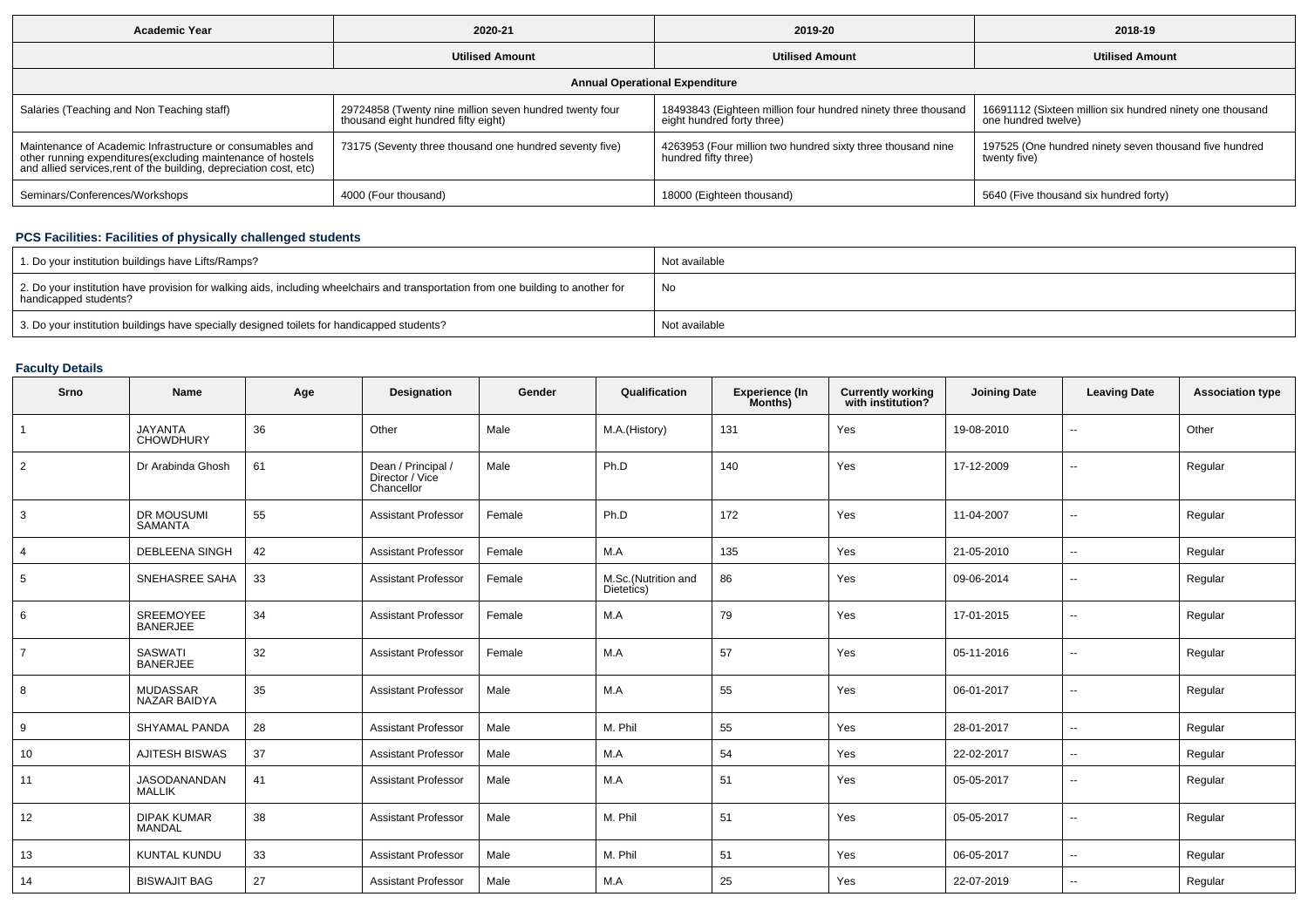| 15 | PALASH MONDAL                         | 28     | <b>Assistant Professor</b> | Male   | M. Phil                    | 25          | Yes | 27-07-2019 | $\overline{\phantom{a}}$ | Regular |
|----|---------------------------------------|--------|----------------------------|--------|----------------------------|-------------|-----|------------|--------------------------|---------|
| 16 | ARUNAVA<br><b>GANGULY</b>             | 37     | Other                      | Male   | M.A                        | 173         | Yes | 02-03-2007 | $\overline{\phantom{a}}$ | Other   |
| 17 | ASISH GHOSHAL                         | 44     | Other                      | Male   | M.A                        | 173         | Yes | 14-03-2007 | ⊷.                       | Other   |
| 18 | <b>AVIJIT</b><br><b>CHAKRABORTY</b>   | 35     | Other                      | Male   | M.A                        | 114         | Yes | 02-02-2012 | ⊷.                       | Other   |
| 19 | <b>DEBJANI SINGHA</b>                 | 35     | Other                      | Female | M.A                        | 132         | Yes | 20-08-2010 | $\overline{\phantom{a}}$ | Other   |
| 20 | <b>JINNATUNNESSA</b><br>KHATUN        | 39     | Other                      | Female | M.A                        | 169         | Yes | 16-07-2007 | --                       | Other   |
| 21 | <b>KUNTAL</b><br><b>BHATTACHARYA</b>  | 39     | Other                      | Male   | M.A                        | 150         | Yes | 10-02-2009 | --                       | Other   |
| 22 | <b>MD SAJID AKUNJI</b>                | 48     | Other                      | Male   | M.A.(Political<br>Science) | 157         | Yes | 14-07-2008 | $\overline{\phantom{a}}$ | Other   |
| 23 | DR MOSAMMAT<br><b>NARGIS NASIR</b>    | 53     | Other                      | Female | Ph.D                       | 133         | Yes | 09-07-2010 | $\overline{\phantom{a}}$ | Other   |
| 24 | <b>MRINAL KANTI</b><br><b>SAMANTA</b> | 57     | Other                      | Male   | M. Phil                    | 169         | Yes | 16-07-2007 | --                       | Other   |
| 25 | NAZRUL ISLAM<br><b>MALLIK</b>         | 44     | Other                      | Male   | M.A.(Political<br>Science) | 169         | Yes | 26-07-2007 | $\overline{\phantom{a}}$ | Other   |
| 26 | <b>NILIMA</b><br><b>CHAKRABORTY</b>   | 35     | Other                      | Female | M.A                        | 150         | Yes | 01-02-2009 | $\overline{\phantom{a}}$ | Other   |
| 27 | NUPUR ADHIKARY                        | 38     | Other                      | Female | M.A                        | 150         | Yes | 11-02-2009 | $\overline{\phantom{a}}$ | Other   |
| 28 | PRAHELIKA HAZRA                       | 39     | Other                      | Female | M.A                        | 163         | Yes | 16-01-2008 | н.                       | Other   |
| 29 | RAJ KUMAR ADAK                        | 36     | Other                      | Male   | M.A                        | 112         | Yes | 02-04-2012 | --                       | Other   |
| 30 | <b>SNIGDHA</b><br><b>MAJUMDER</b>     | 41     | Other                      | Female | M.A                        | 173         | Yes | 02-03-2007 | $\overline{\phantom{a}}$ | Other   |
| 31 | <b>SUBRATA</b><br><b>ADHIKARY</b>     | 35     | Other                      | Male   | M. Phil                    | 131         | Yes | 18-08-2010 | ⊷.                       | Other   |
| 32 | <b>TUMPA DEY</b>                      | 32     | Other                      | Female | M.A                        | 113         | Yes | 01-03-2012 | $\overline{\phantom{a}}$ | Other   |
| 33 | NAZMUL HOQUE                          | 51     | <b>Assistant Professor</b> | Male   | M.A                        | 24          | Yes | 06-08-2019 | $\overline{\phantom{a}}$ | Regular |
| 34 | <b>AMLAN SARKAR</b>                   | 40     | <b>Assistant Professor</b> | Male   | Ph.D                       | 24          | Yes | 06-08-2019 | --                       | Regular |
| 35 | ANIRBAN<br><b>CHAKRABORTY</b>         | 32     | <b>Assistant Professor</b> | Male   | M.A                        | 21          | Yes | 18-11-2019 | $\overline{\phantom{a}}$ | Regular |
| 36 | RIMJHIM<br><b>BHATTACHERJEE</b>       | 29     | Assistant Professor        | Female | M.A                        | 12          | Yes | 10-08-2020 | $\sim$                   | Regular |
| 37 | <b>Amit Maity</b>                     | 32     | Other                      | Male   | Ph.D                       | 34          | Yes | 01-10-2018 | $\overline{\phantom{a}}$ | Regular |
| 38 | Mridula Hudati                        | $30\,$ | Other                      | Female | M.Sc.                      | 55          | Yes | 02-01-2017 | $\sim$                   | Regular |
| 39 | Eliza Kar                             | 26     | Other                      | Female | M.A                        | 33          | Yes | 20-11-2018 | н.                       | Regular |
| 40 | Sk Monirul Islam                      | 25     | Other                      | Male   | M. Phil                    | 35          | Yes | 04-09-2018 | Щ.                       | Regular |
| 41 | Shampa<br>Chakraborty                 | 36     | Other                      | Female | M.A                        | 29          | Yes | 18-03-2019 | $\sim$                   | Regular |
| 42 | Moumita Kar                           | $26\,$ | Other                      | Female | M.A                        | $\sqrt{46}$ | Yes | 21-09-2017 | ₩,                       | Regular |